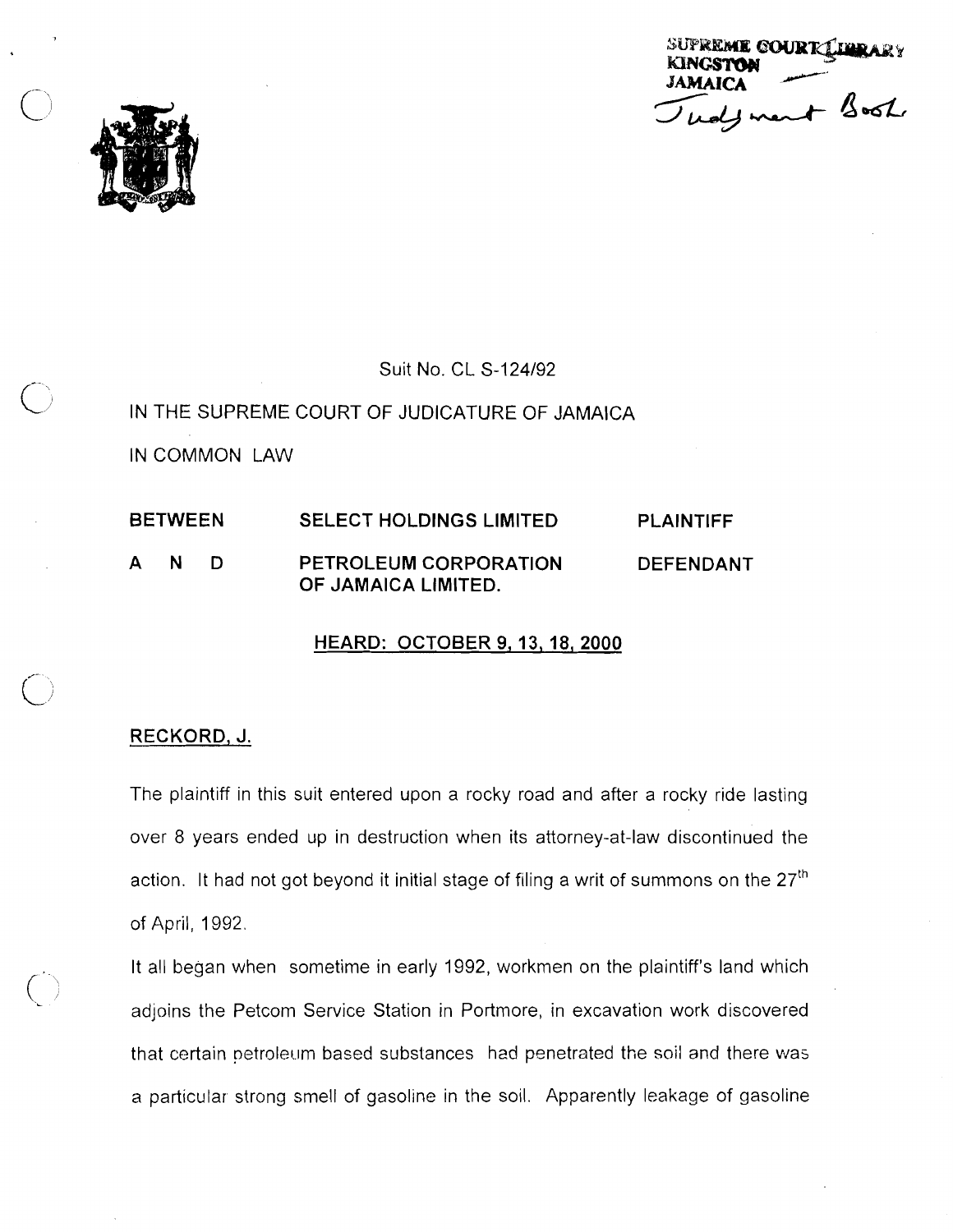from the storage tank had resulted in this situation. On the  $25<sup>th</sup>$  of March, 1993 the plaintiff's attorneys-at-law wrote to the Petroleum Corporation of Jamaica (P.C.J) complaining that the state of affairs had caused its client to suffer loss and damages and requested they immediately undertake remedial work necessary to make its client's premises safe.

 $\overline{\bigcirc}$ 

It appears that nothing satisfactory was done by PCJ, because just over a month later, on the  $27<sup>th</sup>$  April, 1992, the plaintiff filed its suit against P.C.J. claiming damages both in nuisance and negligence. Attorneys-at-law Myers, Fletcher and Gordon entered appearance on behalf of the P.C.J. and served notice on the plaintiff's attorney in the 22<sup>nd</sup> of May, 1992.

It is to be noted that no statement of claim was filed within the stipulated 14 days. On the 10<sup>th</sup> of August, 1992, the plaintiff's attorneys wrote to the defendant seeking and obtaining its consent to filing its statement of claim out of time.

Strangely, the expected statement of claim was not forthcoming and the defendant attorneys wrote to the plaintiff's attorneys, on the  $2<sup>nd</sup>$  of December, 1992 asking for the statement of claim. According to the defendant, this request was ignored.

Thereafter, this matter and apparently its attorneys, all went to sleep, as nothing further was heard for over three years. Eventually they awoke from their slumber and on the 18<sup>th</sup> of March, 1996 filed a notice of intention to proceed and notice of ( -; change of Attorneys-at-law. **<sup>L</sup>**

> Surprisingly, they again lapsed into slumber for over three years and on the  $17<sup>th</sup>$ of November, 1999 the plaintiff filed another notice of intention to proceed within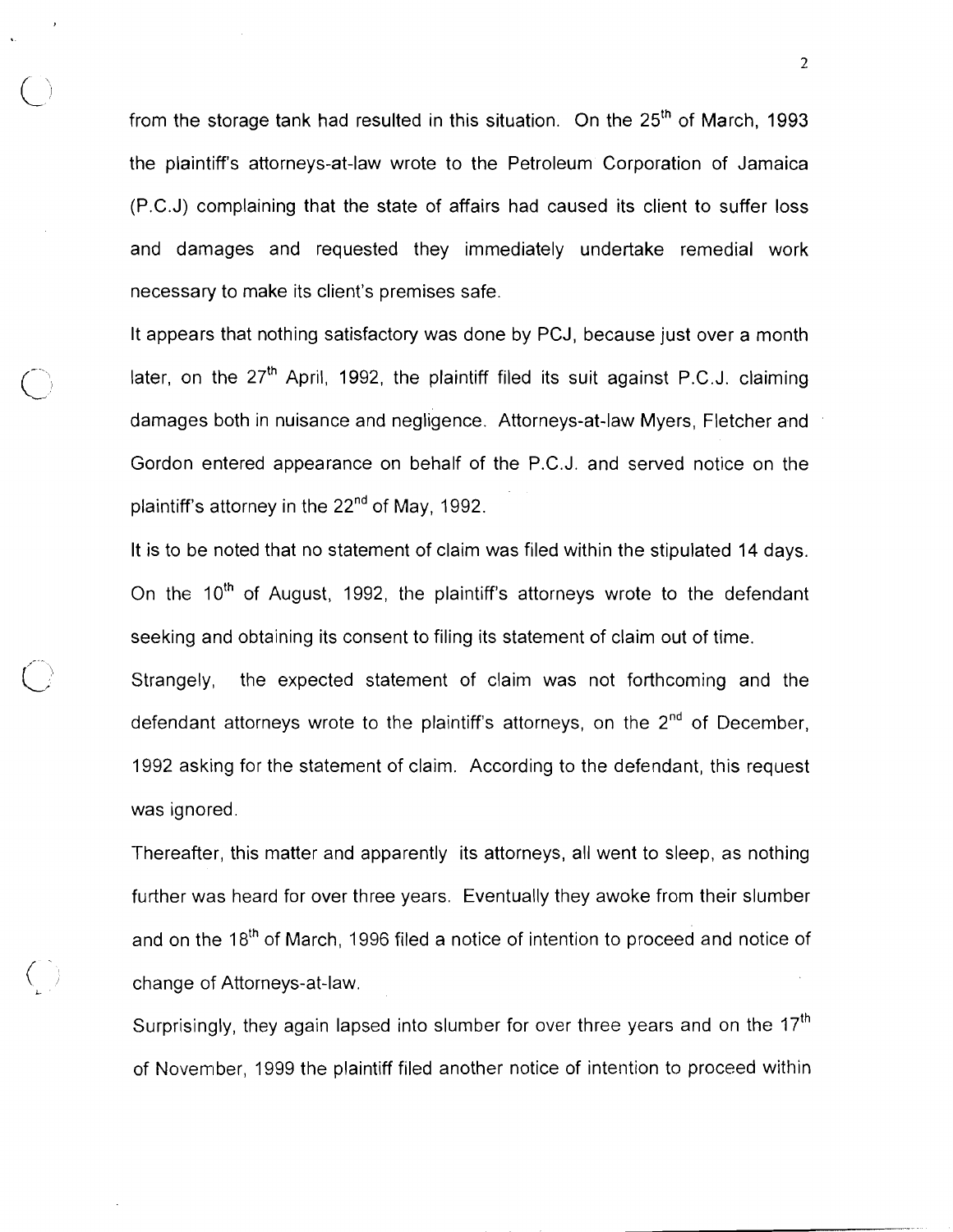one calendar month and which was served on the defendant's attorney on the 24<sup>th</sup> November, 1999.

Three months later the matter took an unethical and sinister turn. The record discloses that on the 21<sup>st</sup> of February, 2000, Mr. Graham, one of the plaintiff's attorneys-at-law wrote directly to the General Manager of the defendant company and recommending that 'you communicate with us as a matter of urgency so that we can discuss and hopefully resolve the matter.' It is to be noted that this letter was never copied to Myers, Fletcher and Gordon who only became aware of it through their client.

In the meantime, the defendant's attorneys had filed a summons in this court seeking dismissal of the action for want of prosecution. The summons was set for hearing on the  $23<sup>rd</sup>$  of March, 2000. Based on pervious decissions of this court, the plaintiff felt that there was everylikelyhood that P.C.J. would have succeeded on its summons IEg. See West lndies **Sugar** vs. Minnell **(1993)** 30 JLR 452)

After its attorneys were served with this summons, the plaintiff filed a summons for leave to file its statement of claim out of time (this is eight years after writ filed). This summons was also fixed for hearing on the  $23<sup>rd</sup>$  of March, 2000 (the same day of the defendant's summons).

Amazingly, the plaintiff sought costs of this application in any event.

 $\bigcup$ 

Notwithstanding the pending hearings, three days before, on the 23<sup>rd</sup> of March, 2000, the plaintiff's attorneys-at-law filed in the Supreme Court a notice of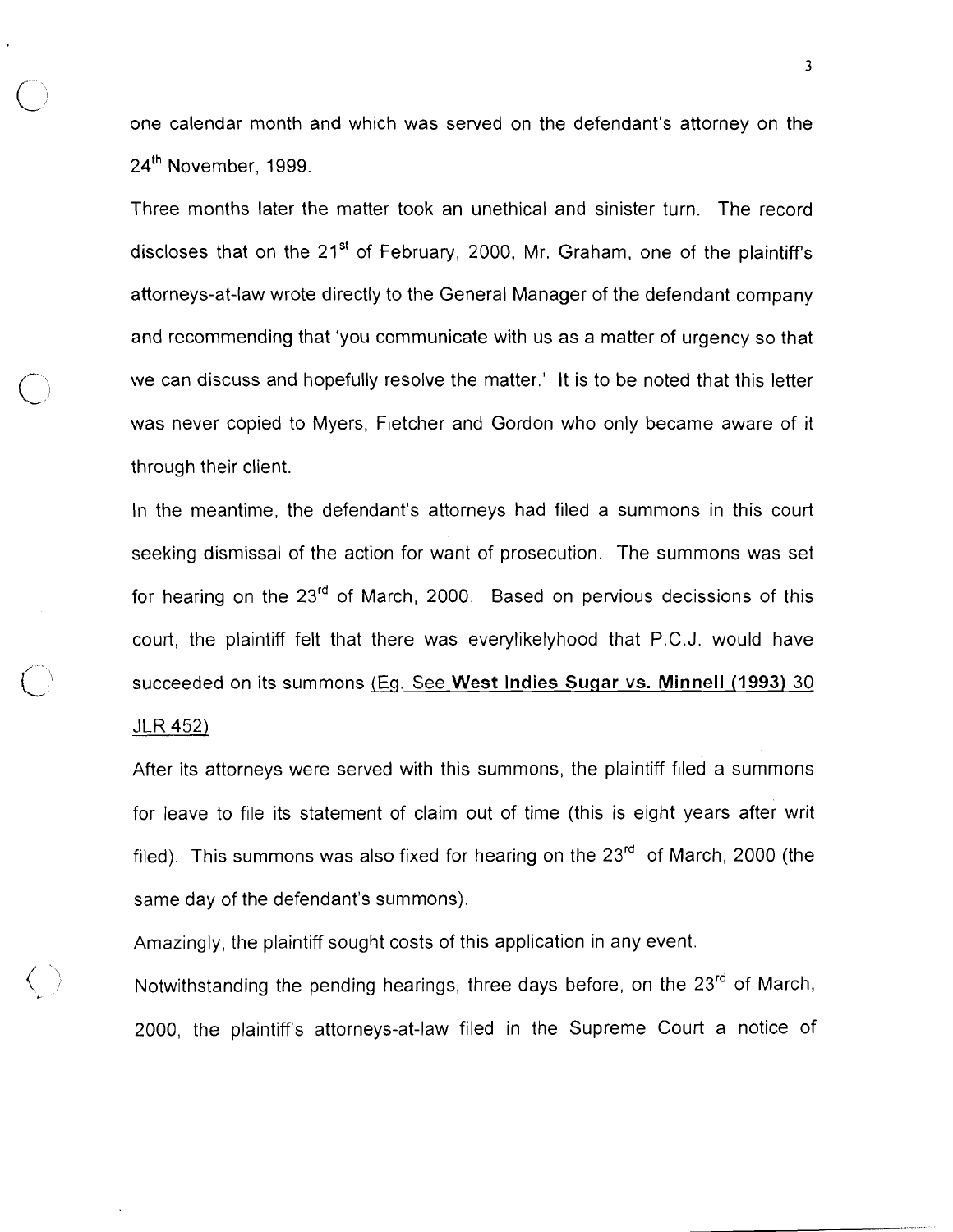discontinuance of the action it had taken out over eight years before against P.C.J. and a 3<sup>rd</sup> party.

This relieved the defendant from the burden of satisfying the court on its summons. However, this relief was short lived because on the  $22<sup>nd</sup>$  of March, 2000, (2 days later), the plaintiff filed a new suit in the Supreme Court, this time against Petroleum Company of Jamaica (Petcom), which is a wholly owned subsidiary of the Petroleum Corporation of Jamaica (P.C.J.). **Re-suit CIL**<br>5- *060/300* Selset Nelsings **20001~-060 Mintiff vs. ~etrole~rn Company of Ja. Ltd. <sup>s</sup>**.. .- t

In its endorsement to the writ, the claims to recover damages for negligence, nuisance, trespass and breach of the rule in Rylands and Fletcher, for "that the defendant caused andlor permitted hazardous contaminant consisting of oil and assorted hydrocarbons which are normally stored on the defendant's premises to escape therefrom and enter into the plaintiffs adjoining land and permeate the soil and as a consequence has caused the plaintiff to suffer loss and damage and to incur considerable expense." In its new suit the plaintiff also claims an injunction to restrain the defendant, its servants and agents.

In paragraph 5 of its statement of claim it alleges that the damage took place during the period 1992 to 1999 and claiming special damages amounting to U.S. \$250,000.00 with interest  $\omega$  50% on the balance of the purchase price for the property it had contracted to sell.

The new defendant has submitted that this action is "an abuse of the process of the court and is filed for the sole purpose of trying to preserve the plaintiff's now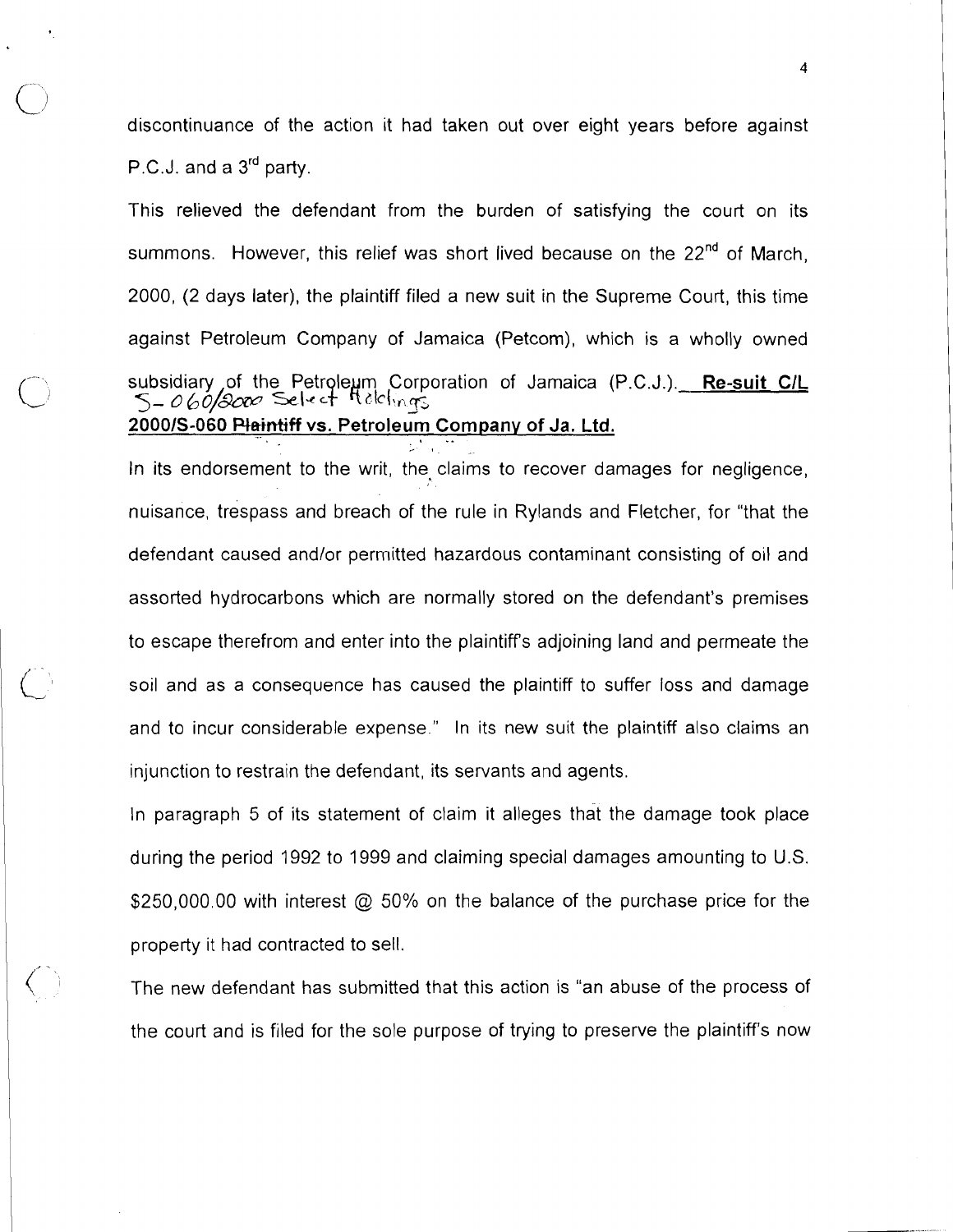statute barred cause of action and to avoid the inevitable out come of the application to dismiss the previous action for want of prosecution."

 $\bigcirc$ 

('/

Counsel suggest that this action is the same action as the one previously brought in 1992 and that it should be struck out in accordance with the Supreme Court Practice (1997) Order 18.19.15 page 332 - 335.

Counsel for the defendant in her response to the plaintiff's summons, rejected the plaintiff's arguments raised in opposition to the defence filed and prays that the plaintiff's summons dated May 4,2000 be dismissed with cost in favour of the defendant.

Mr. Malcolm for the plaintiff advanced submissions in support of his summons to strike out some nine paragraphs of the defence filed on the grounds that same had no place in the pleadings; others needed further and better particulars and what constitutes restrain of trade.

With respect to the defendant's summons to strike out the plaintiff's action, he submitted this was misconstrued and that the matter set out by the defendant had absolutely no place in these proceedings. The previous actions against Petroleum Corporation of Jamaica are separate entities. Action against one cannot be construed or taken to be an action against another legal person and that this applies even when one of these entities is a wholly owned subsidiary of the other (see Solomon vs. Solomon).

Mr. Malcolm further submitted that the question for trial is to be determined on an examination of all the available evidence and cannot be the subject of the summary procedure.